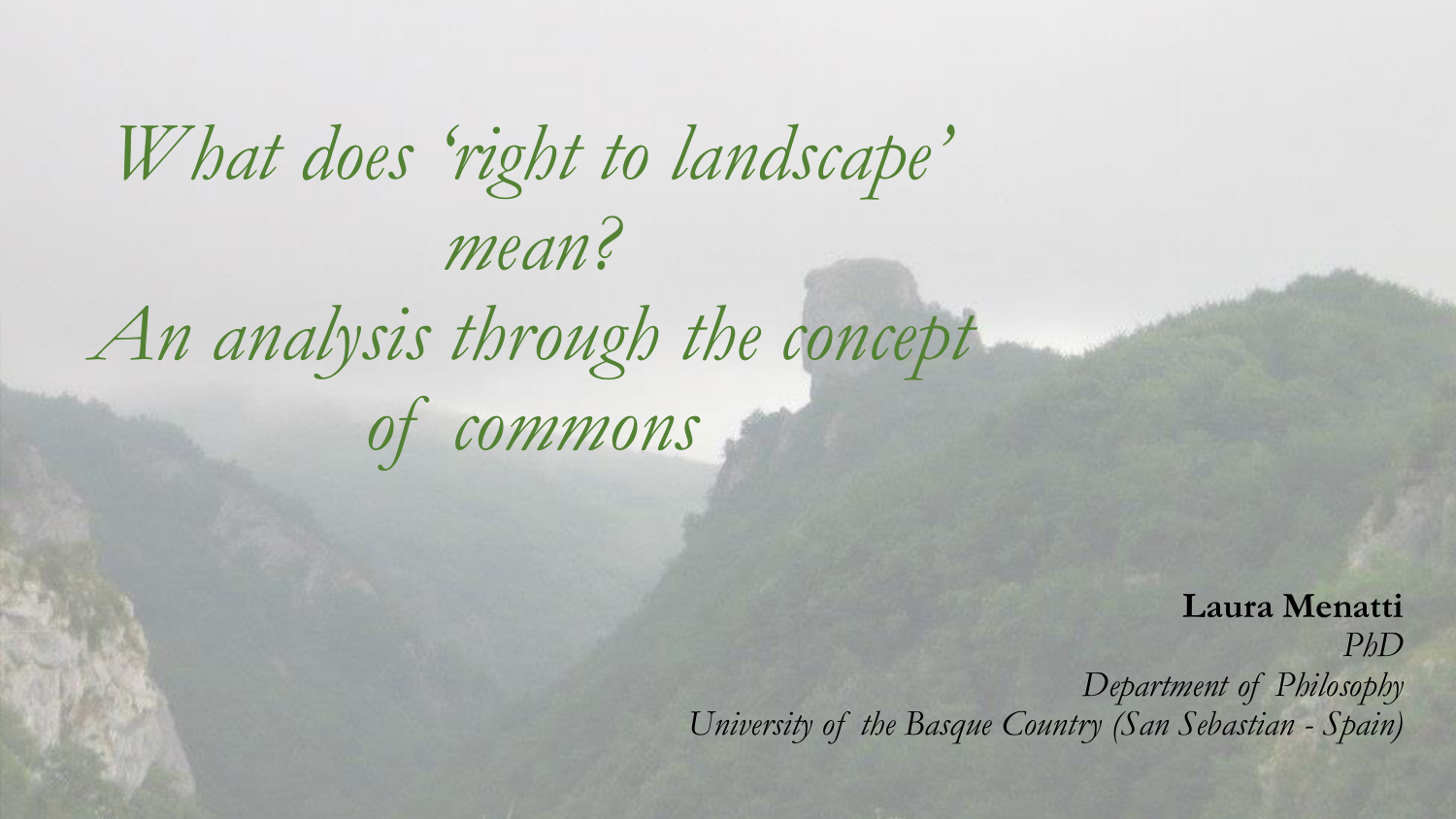### Commons/ common good/ CPRs: definitions

Common good: sociological/philosophical meaning

- it is a good belonging to the community and endowed with a political appeal (Olwig 2003).
- landscape as a CG ELC and UNESCO Florentine Declaration implies a shift from landscape as a *view* to landscape as a *value*.
- Commons: historical meaning, opposed to *enclosures* (private fields 1840)
- they were not entirely free
- they were based on common use rights
- they were institutions (land-scape/land-ship): symbols of practical citizenship

Common pool resources: CPR is "a natural or man-made resource system that is sufficiently large as to make it costly (but not impossible) to exclude potential beneficiaries from obtaining benefits to its use" (Ostrom 1990: 30).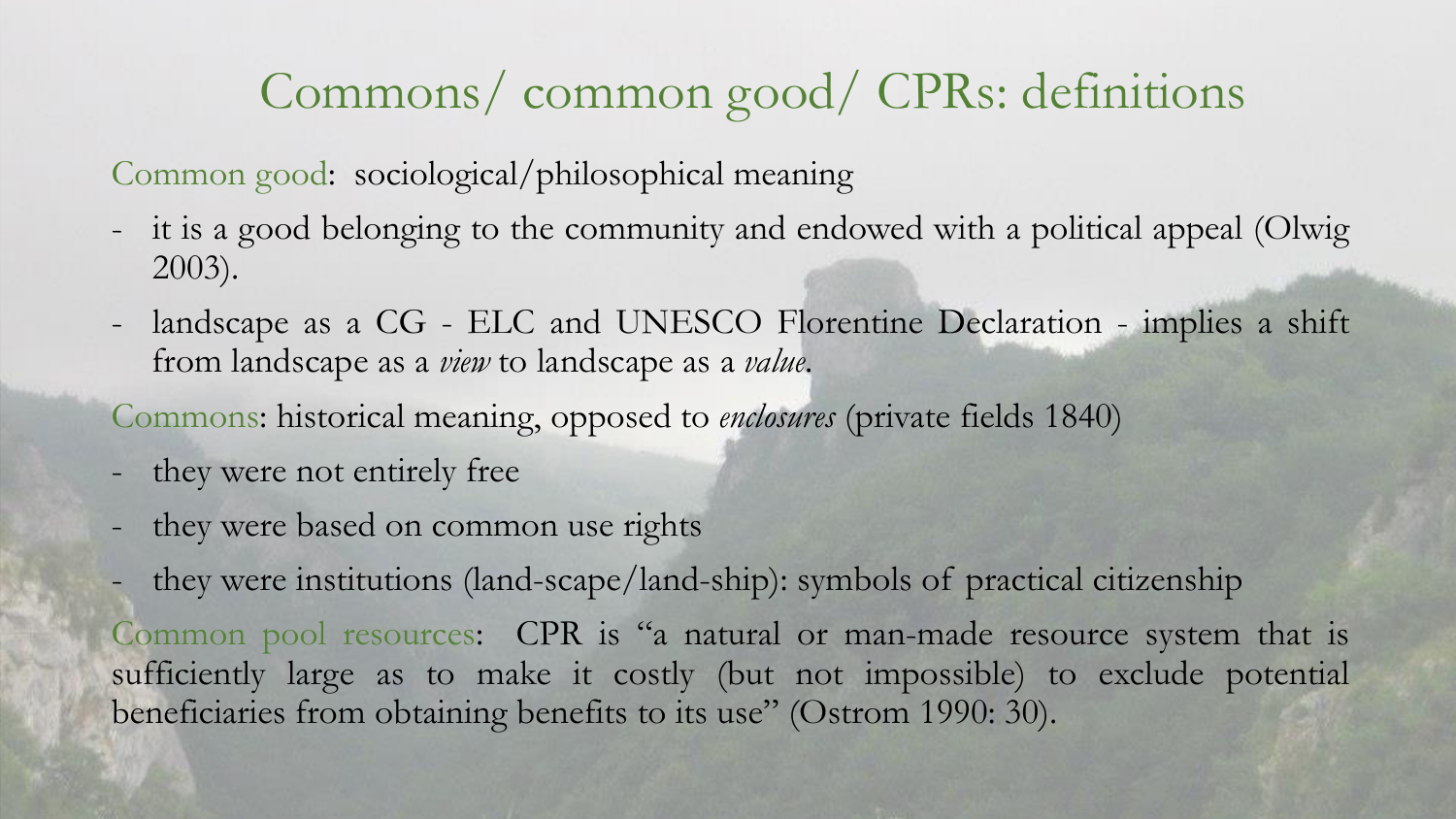### Commons: rivalry and excludability

**Rivalry**: A good is rivalrous if one person consuming it 'uses it up', meaning that someone else cannot consume it (Ostrom 2010; Sgard 2010; Helfrich 2013).

- The concept of substractability (Ostrom 2009) **Excludability**: a good is excludable if you can prevent somebody from using it.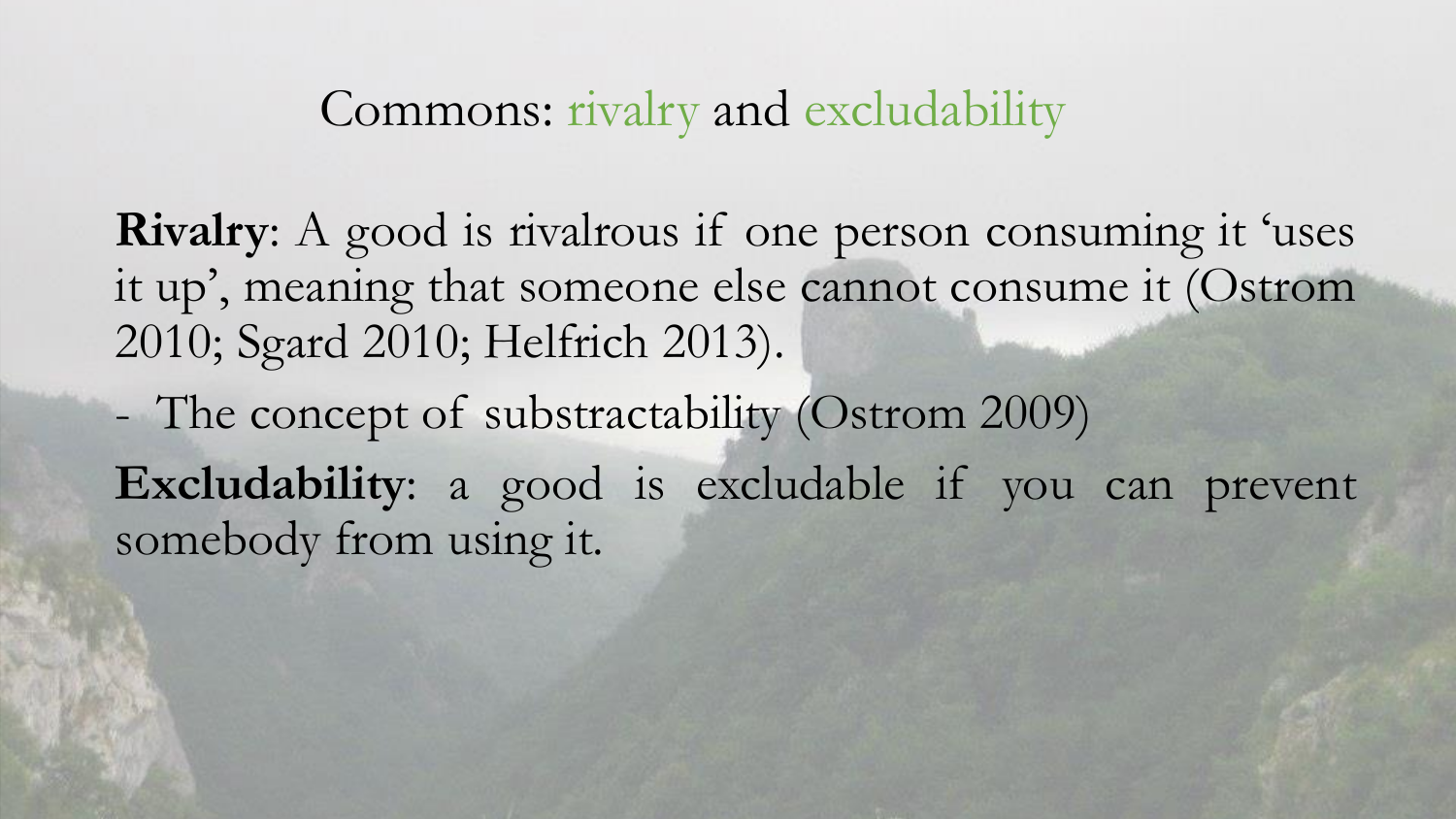|                   | <b>Rivalry</b>                                      | Non-rivalry                                          |
|-------------------|-----------------------------------------------------|------------------------------------------------------|
| Excludability     | Private goods                                       | Club/Toll goods                                      |
|                   | e.g. agricultural land use,<br>forestry,<br>private | e.g. garden plots, public<br>gardens with restricted |
|                   | residential buildings                               | access, golf courses                                 |
|                   |                                                     |                                                      |
| Non-excludability | <b>Common Pool</b>                                  | Public goods                                         |
|                   | <b>Resources (CPR)</b>                              | e.g. aesthetic appeal of                             |
|                   | e.g. rivers and lakes,                              | landscape                                            |
|                   | remnants of unspoilt                                |                                                      |
|                   | landscape                                           |                                                      |
|                   |                                                     |                                                      |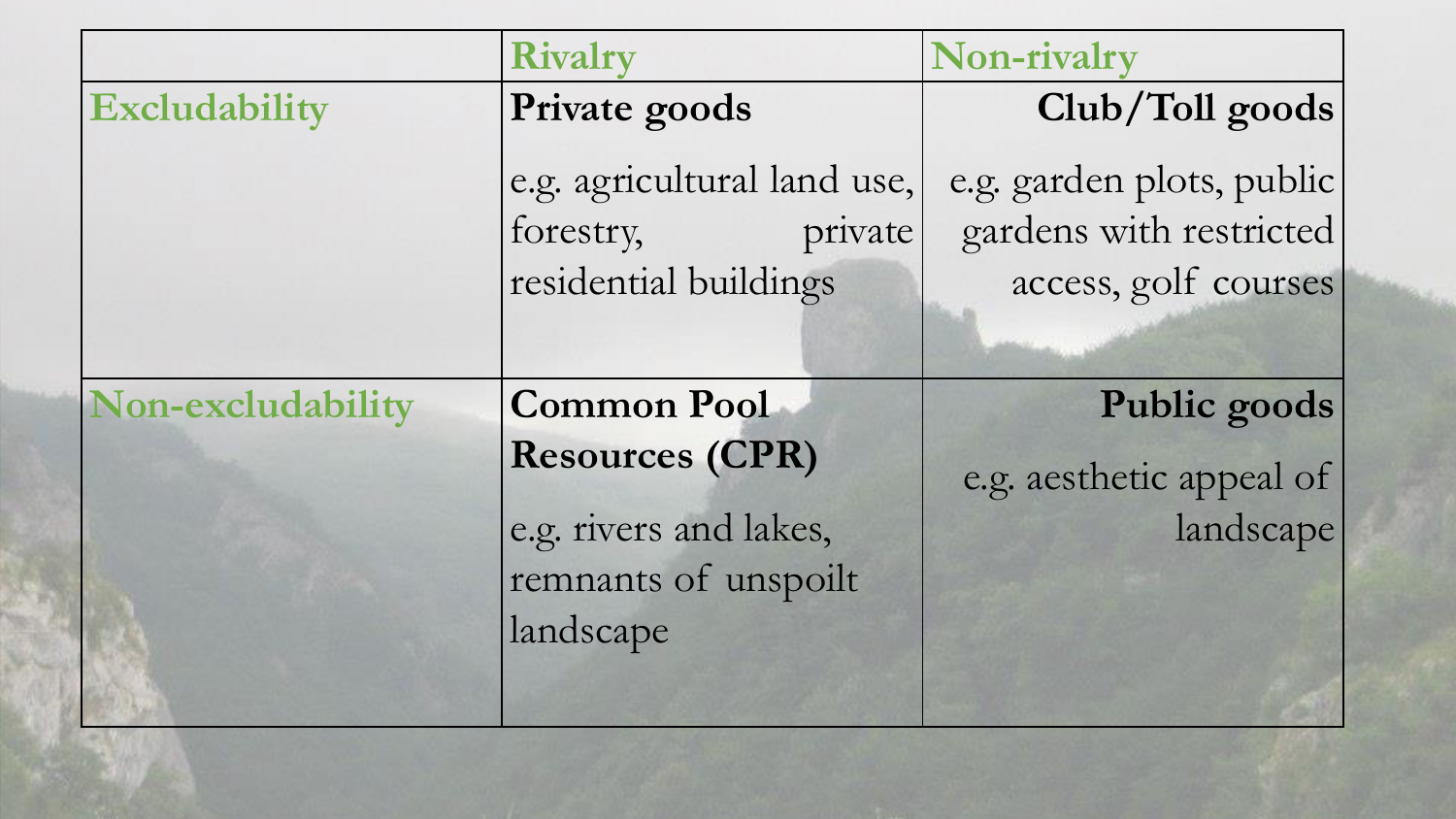- G. Hardin *The tragedy of commons* (1968)



- E. Ostrom *Governing the commons: the evolution of institution for collective action (*1990)



- *Contemporary theories*: contesting capitalism/private property as the only solution to CPRs exhaustion – HR and landscape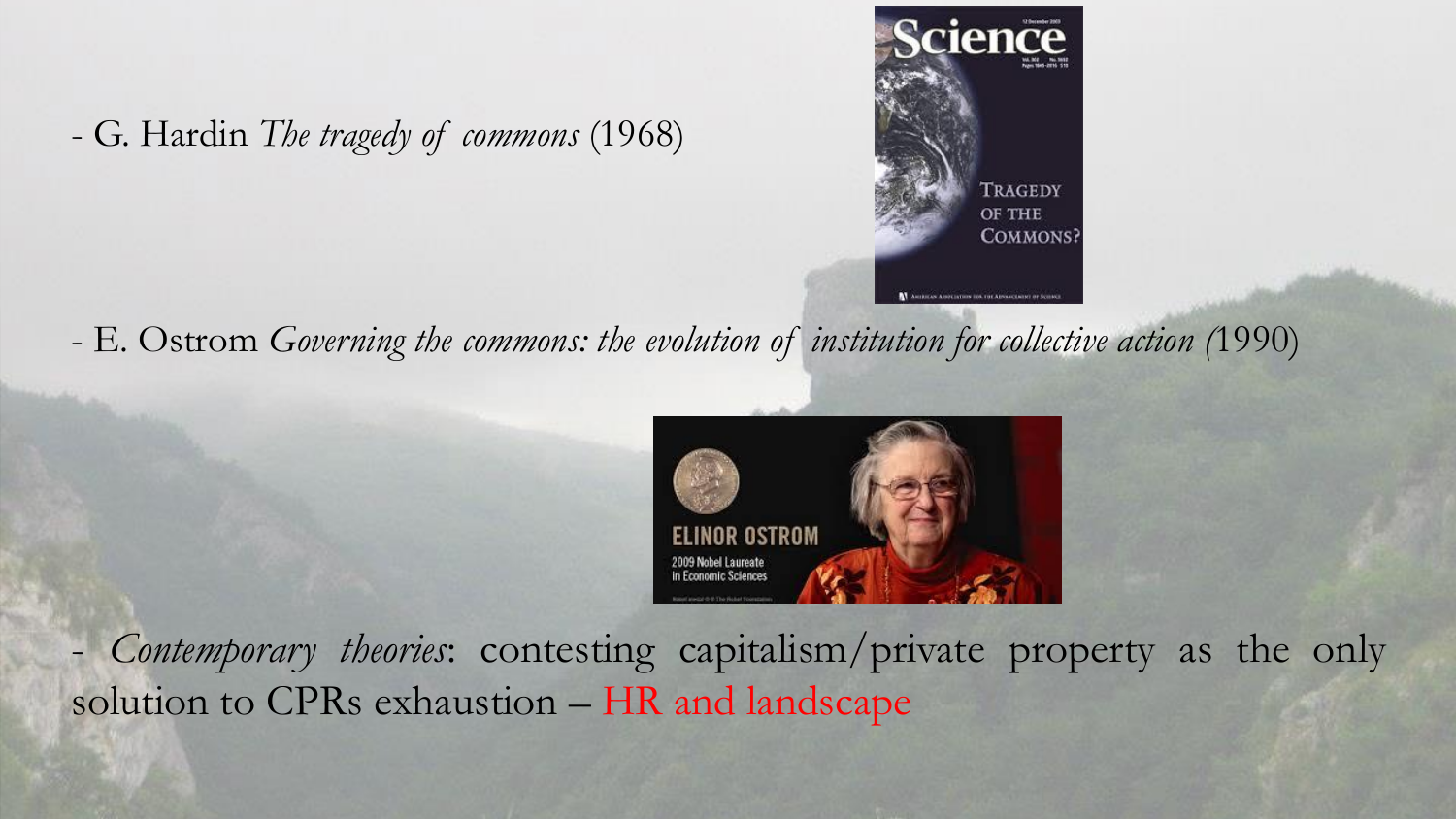**G. Hardin (1968):**

-Malthus' theory - *tragedy of commons*

-Men pursue their logical and rational interest in a society which believes in the freedom of commons

-Homo homini lupus/dog eats dog (Hardin 1968: 31)

-Control of overpopulation: commons are possible only under condition of low-population density

-Biopolitical/conservative/ eugenic context (Locher 2012) **E. Ostrom (1990):**

-She questions Olson's theory; Hardin's theory and prisoner's dilemma game -*cooperation* as a key factor in management of CPRs

- Role of the individual/mankind
- -She speaks about CPRs
- -Empirical studies: local property and CPRs can be successfully managed by local users -Neither State intervention, nor open access

resources

-*Consensus/decision* making: CPRs are governed by an institution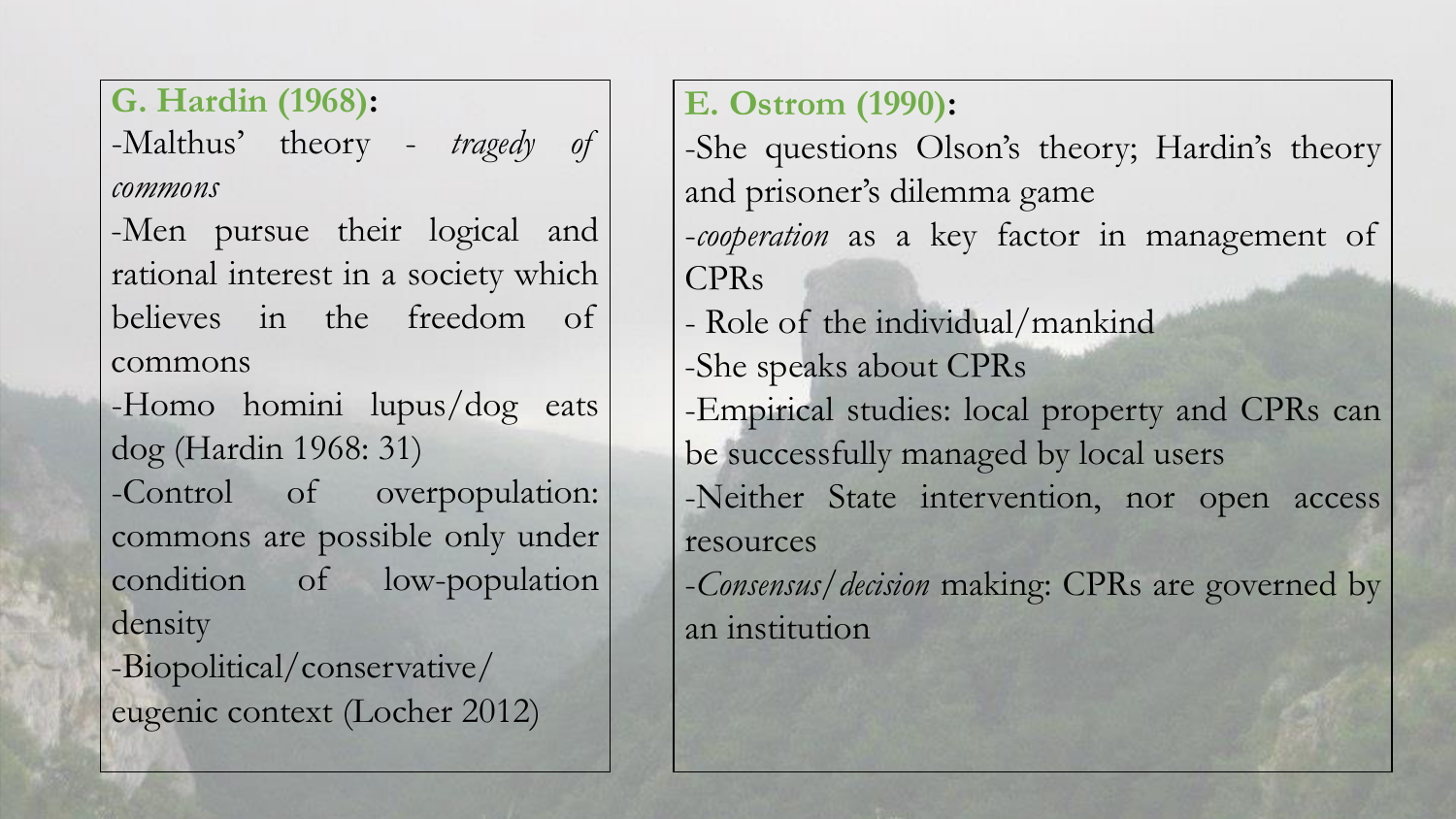#### **Ostrom's philosophy:**

- The appropriators are considered as part of an autonomous institution, working and deliberating on them, and *not merely a group of individuals seeking for profit* (participationcommunity)
- O. overcomes both the philosophy of individual property rights (liberal theory) and the philosophy of the Leviathan, that is the power of the State (Hobbes)

#### **CPRs and management:**

- Community
- Self-organization
- Self-governance
- Citizens create institutions
- Knowledge of a given situation and selforganization of a restricted community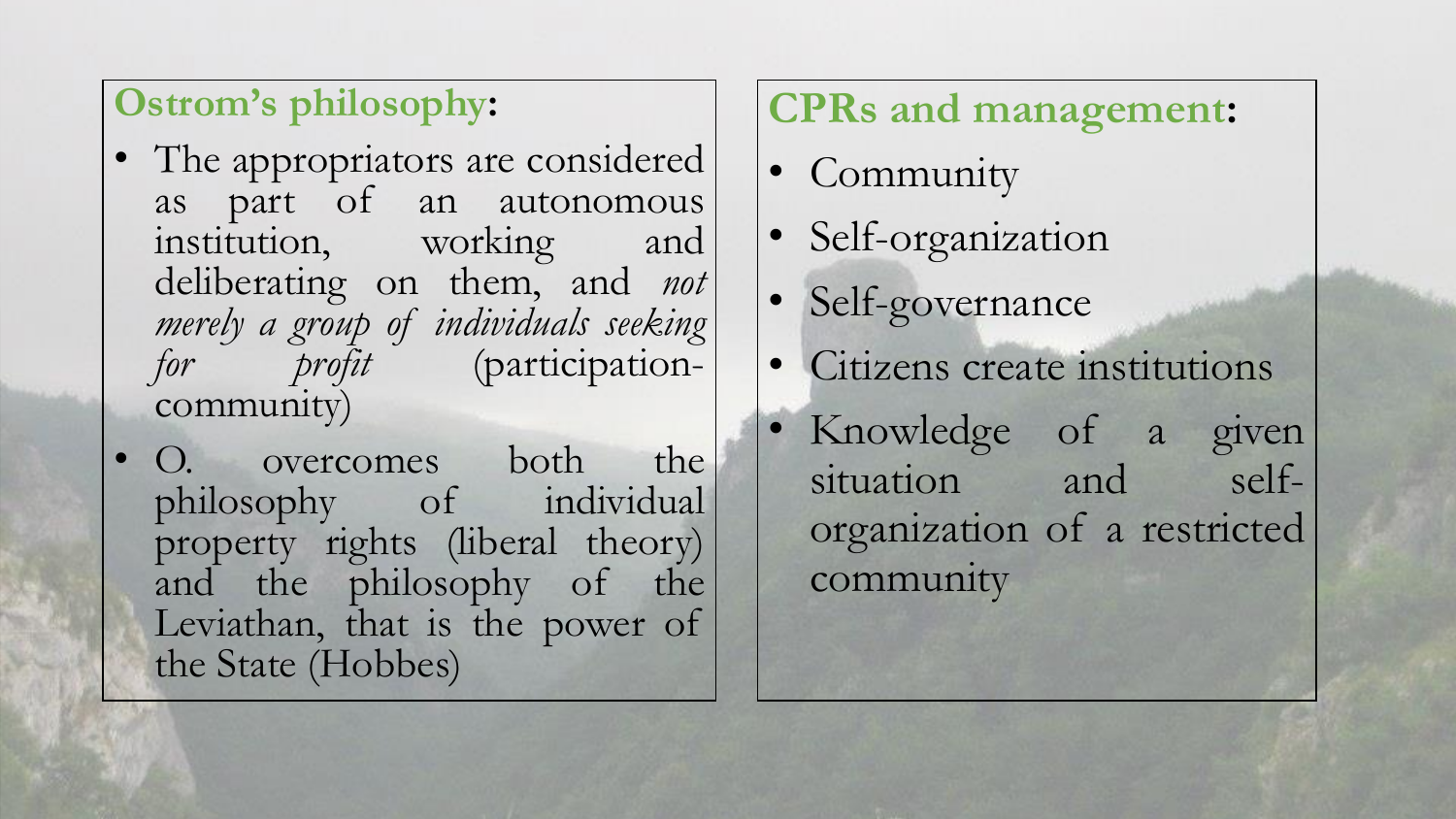### Contemporary theories on commons

- Contesting capitalism and liberal theory of the State
- Democratic access to CPRs (everyone has the right to access to air, water, natural resources)
- Private property cannot be the only solution
- Commons are a model for global justice (Harvey; Caffentzis, De Angelis)

#### Basis of commons:

- Trust
- Reciprocity
- Shared commitment
- Issues:
- Exhaustion of natural resources
- Safeguarding of natural and cultural heritage
- Rethinking urban transformation/
- Public and democratic space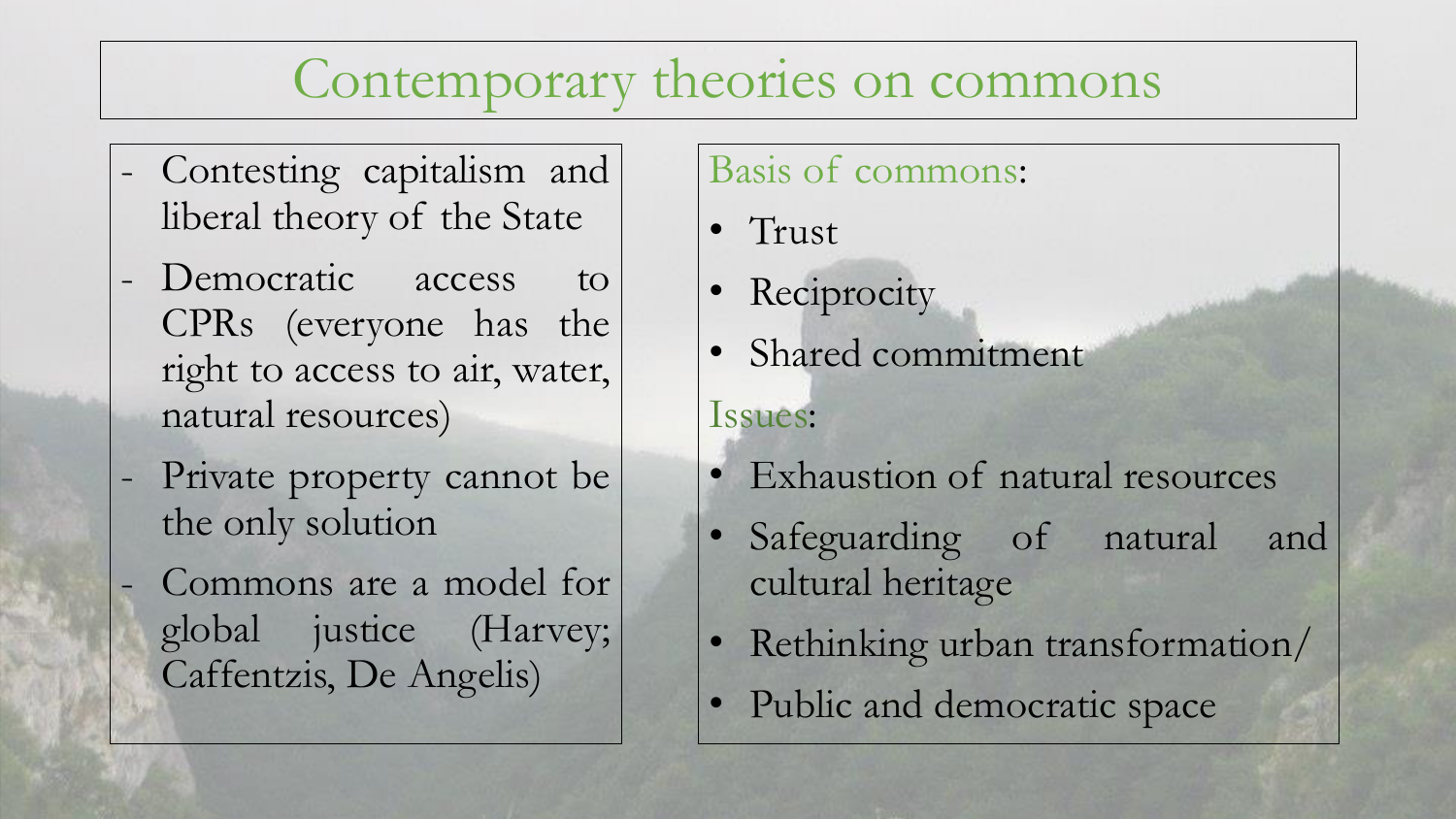### Human right - commons - landscape

- Human rights: are rights that humans have in common by the fact of being human, they are neither created nor can be abrogated by any government. They are supported by several institutions (such as the *UN Universal Declaration of Human right* in 1948) and they include cultural, economic, political, religious rights.
- The term *landscape* is never mentioned.
- Art. 22 and 24: a possible connection between HR and landscape
- Landscape and HR share: universality / violation of HRlandscape affects the whole population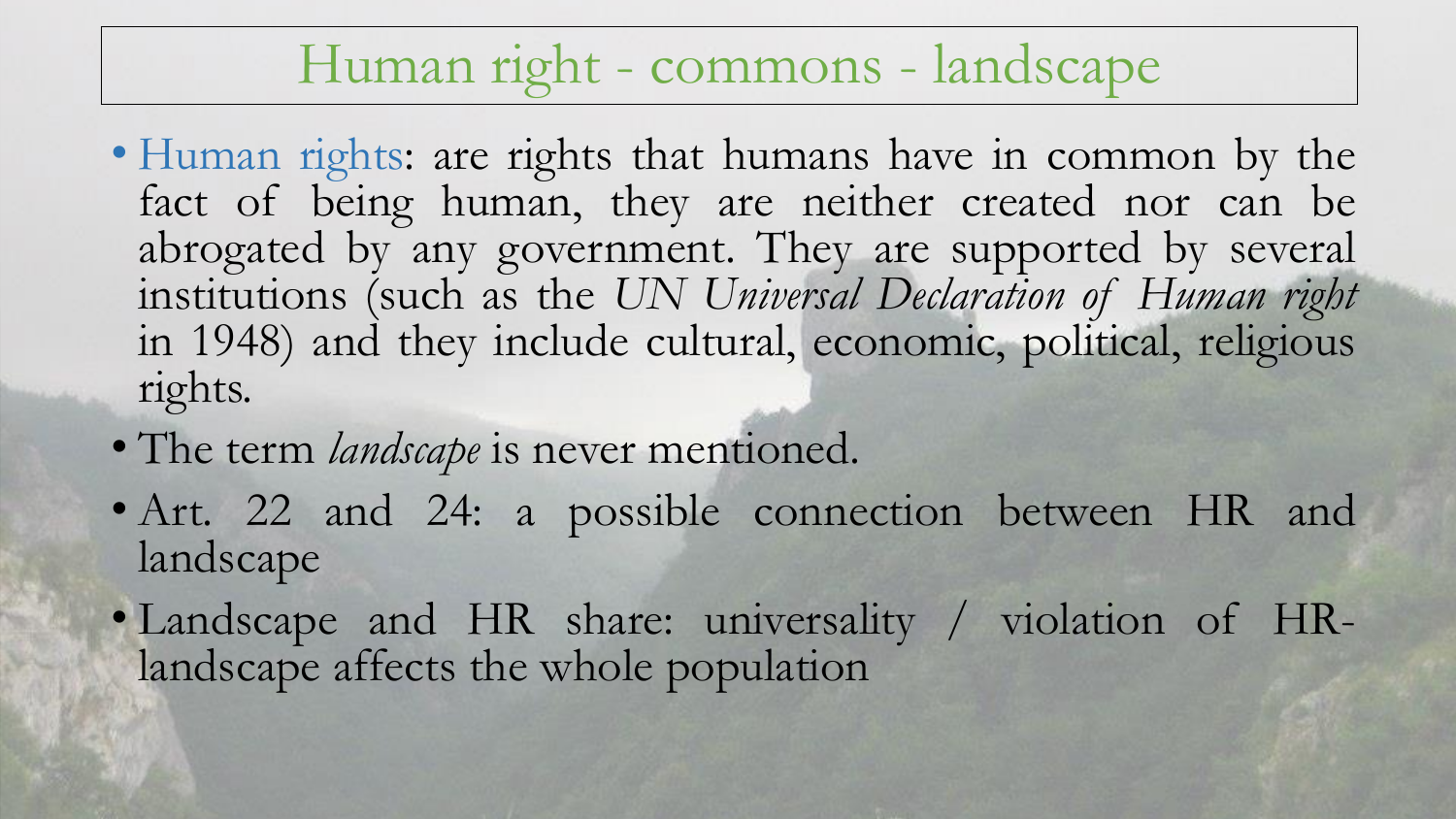### Human rights – landscape - environment

Art. 22: everyone as a member of society has the right to social security, and is entitled to realization [...] of the economic, social and *cultural* rights indispensable for his dignity and the free development of his personality.

Art. 25: everyone as a member of society has the right to a standard of living adequate for health and *well-being* of himself and his family.

THE UNIVERSAL DECLARATI or Human Rights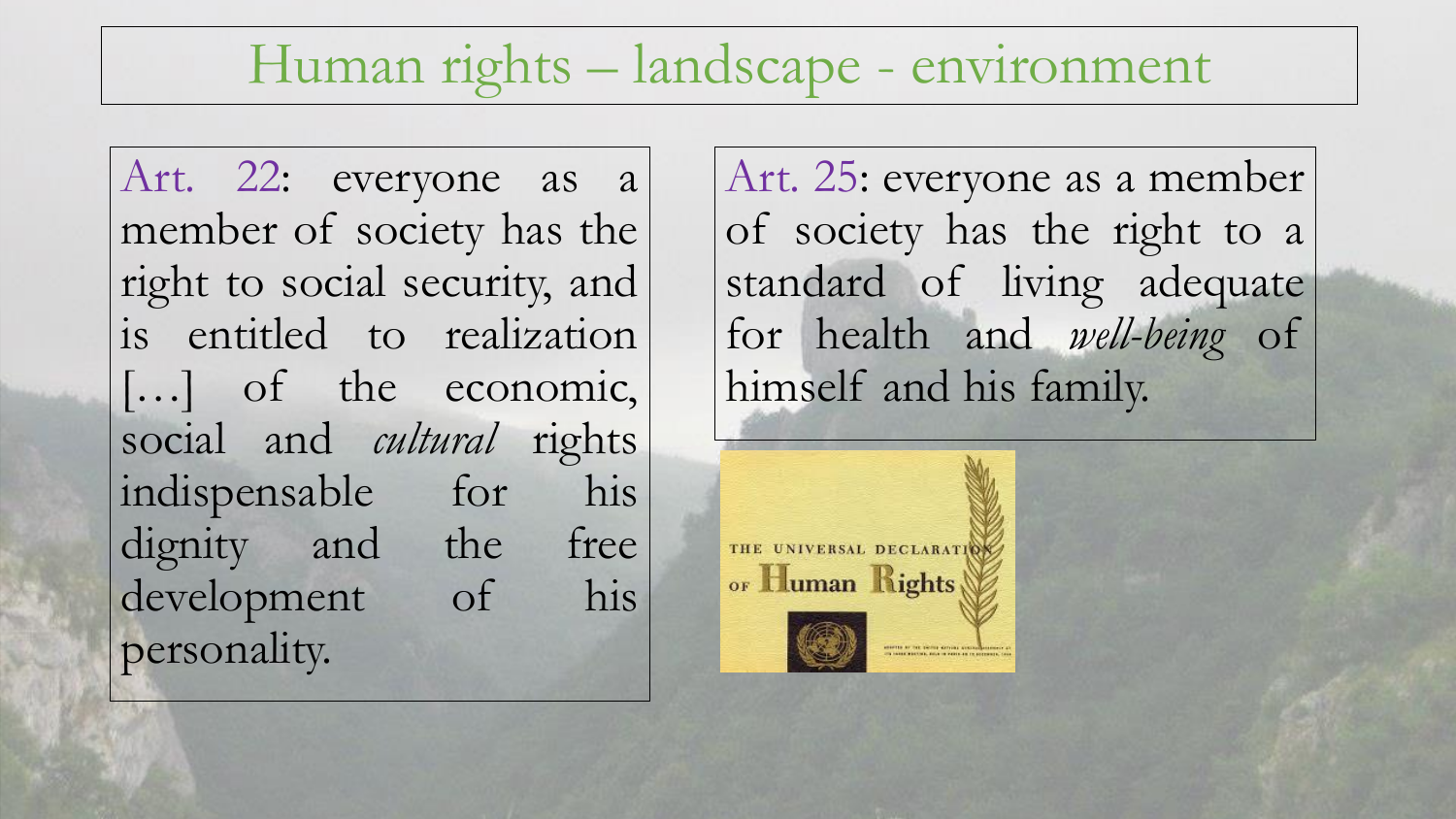### Antecedents

European Landscape Convention (2000): landscape contributes to human well-being and consolidation of European diversity. "The quality and diversity of the European landscape constitutes a *common resource*" (Preamble).



UNESCO Convention (2012): "landscape is a *common good*, the right to landscape is a human necessity".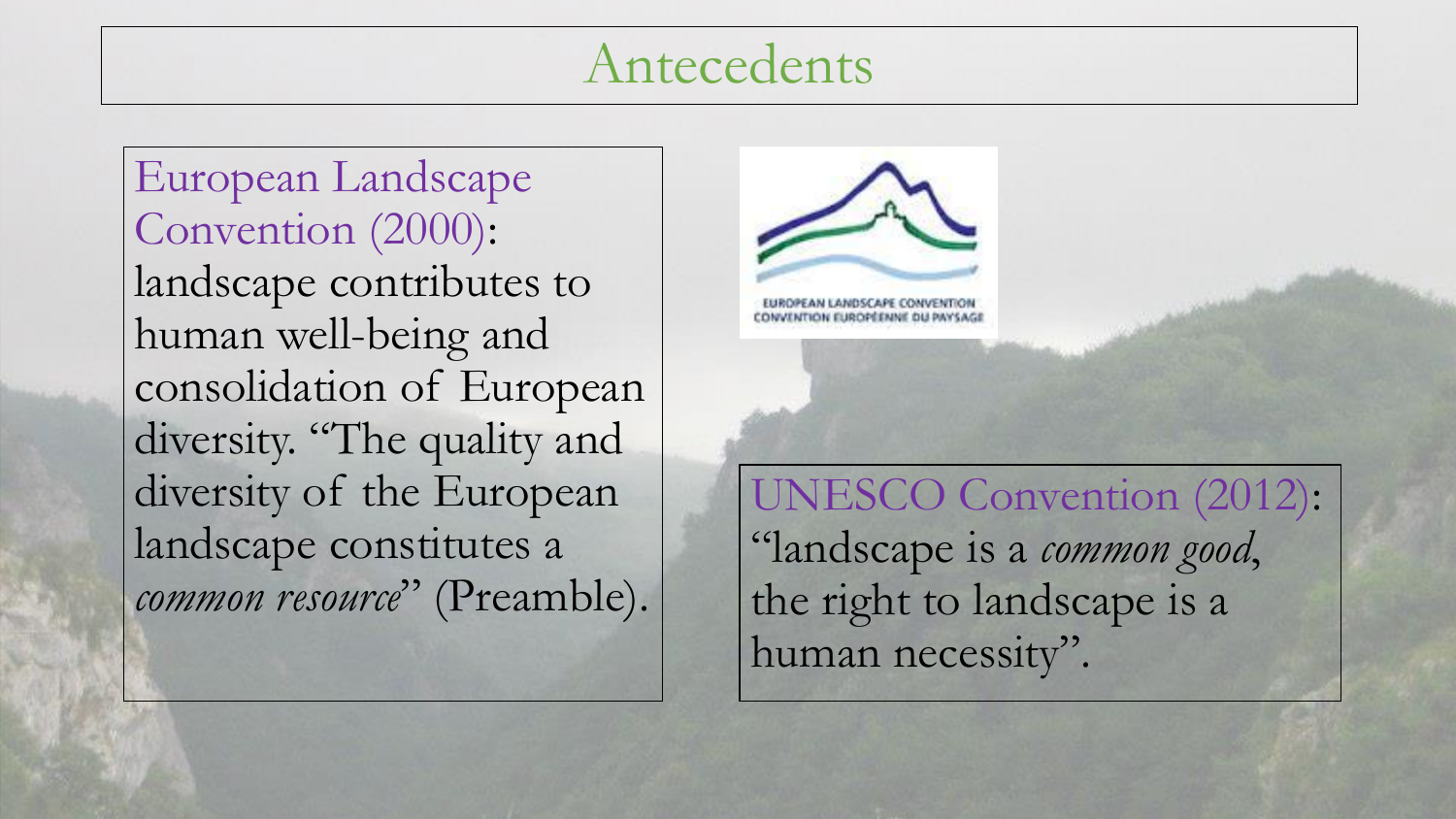## Human rights and landscape

#### **Which landscape?**

- Everyday landscapes (ELC)
- Not only conflicts zones
- Everyday landscape which are threatened or damaged

**Right to landscape?**

• Possibility to live in a healthy environment, in a culturally rich and historical landscape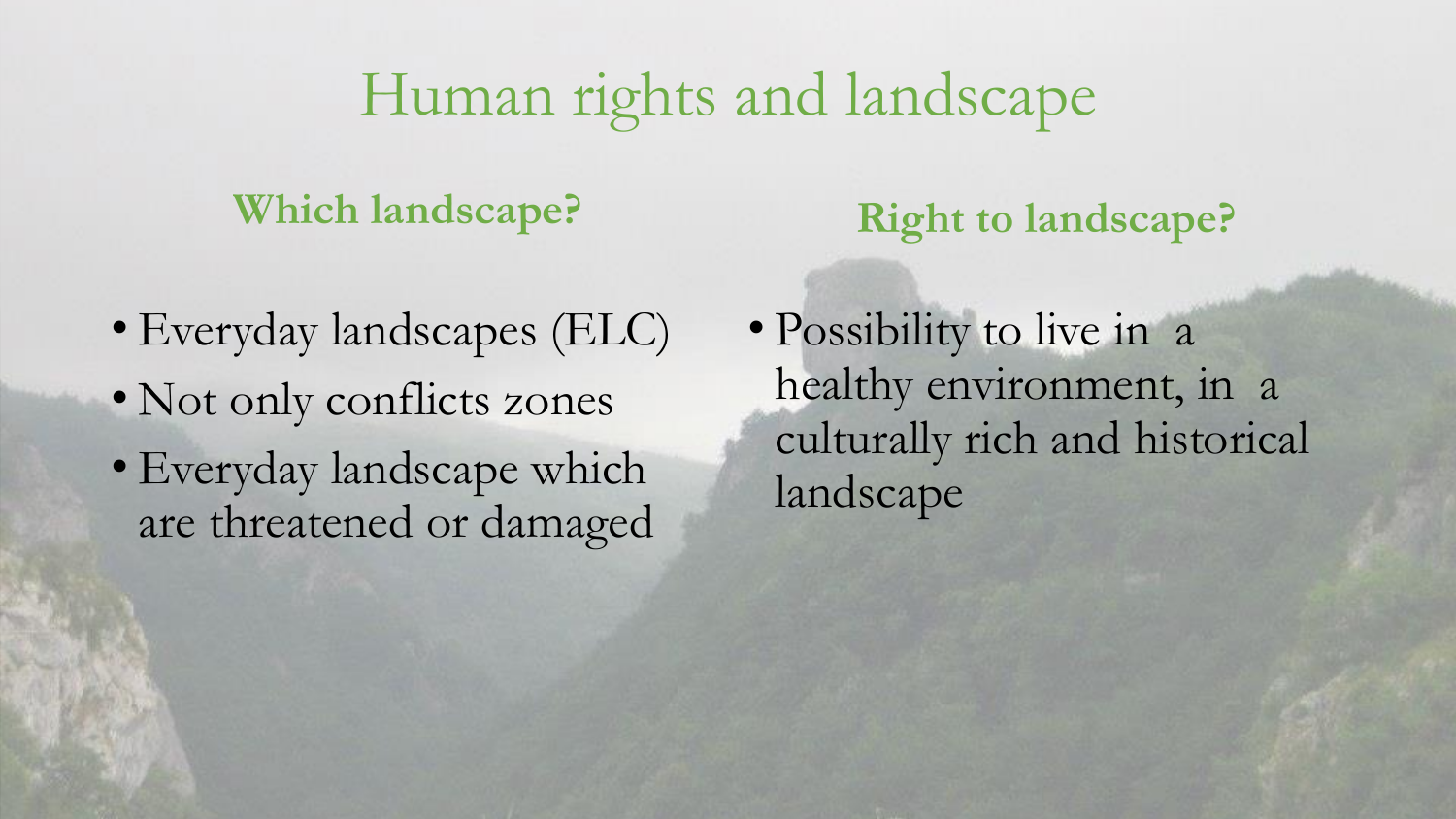# Has landscape rights per se?

- 1) A right to landscape as a right to a perceived landscape (how people perceive landscape)
- 2) Landscape as a right per se: landscape considered as a complex ecological milieu
- 3) A right to landscape as a framework for addressing human rights





**Culture by Mediay Cipic, Jula Matchessers and Mode Purigett**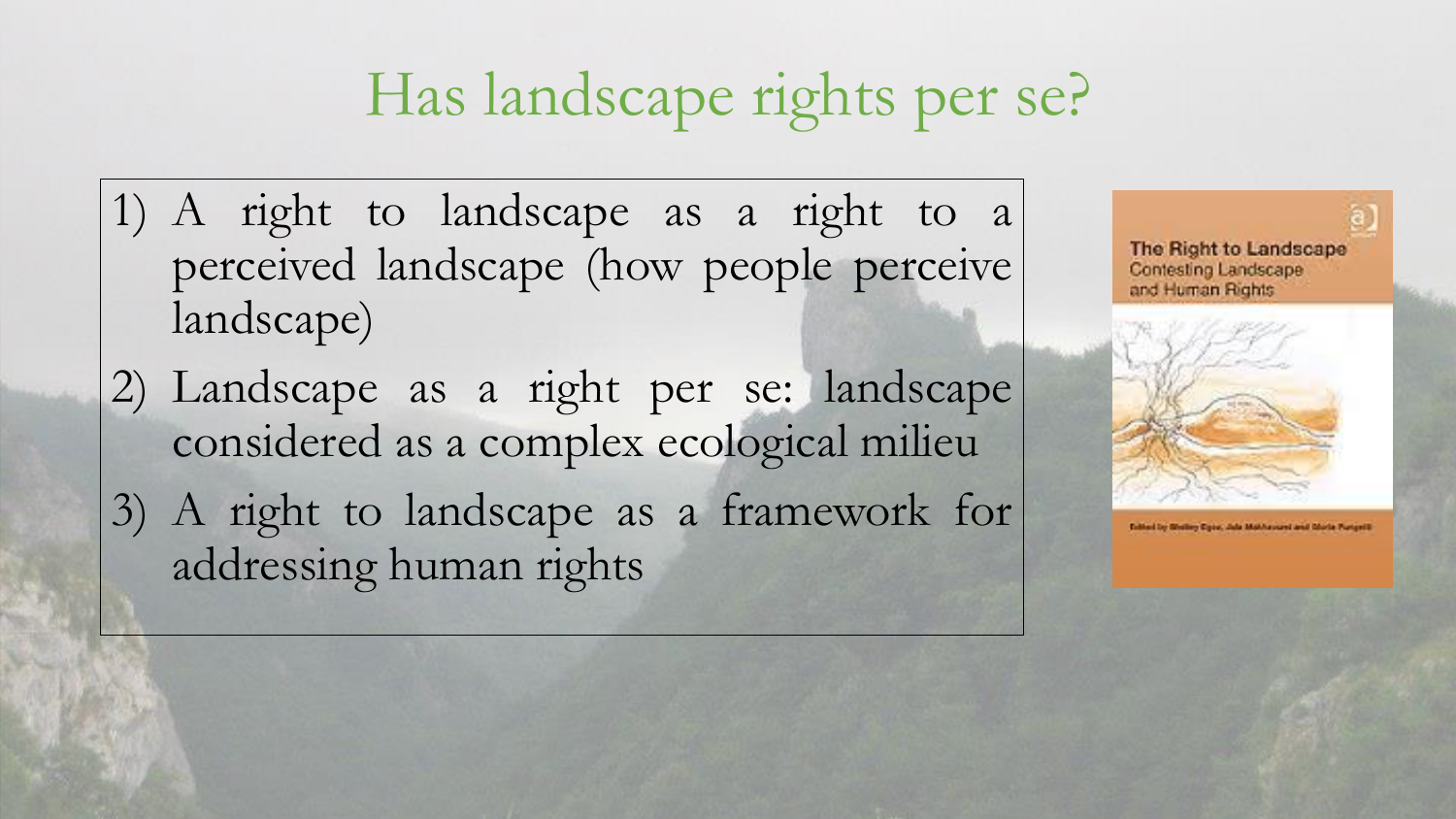# The right to a perceived landscape

ELC – "landscape is an area perceived by people, whose character is the result of the action of interaction of natural and/or human factors"

- Landscape: *land* (geometrical, spatial approach, property rights, individual rights, territorial rights) plus *scape* (perception, community rights, common laws)
- Right rights to the right landscape (Olwig 2013: 48)
- Subjective and moral right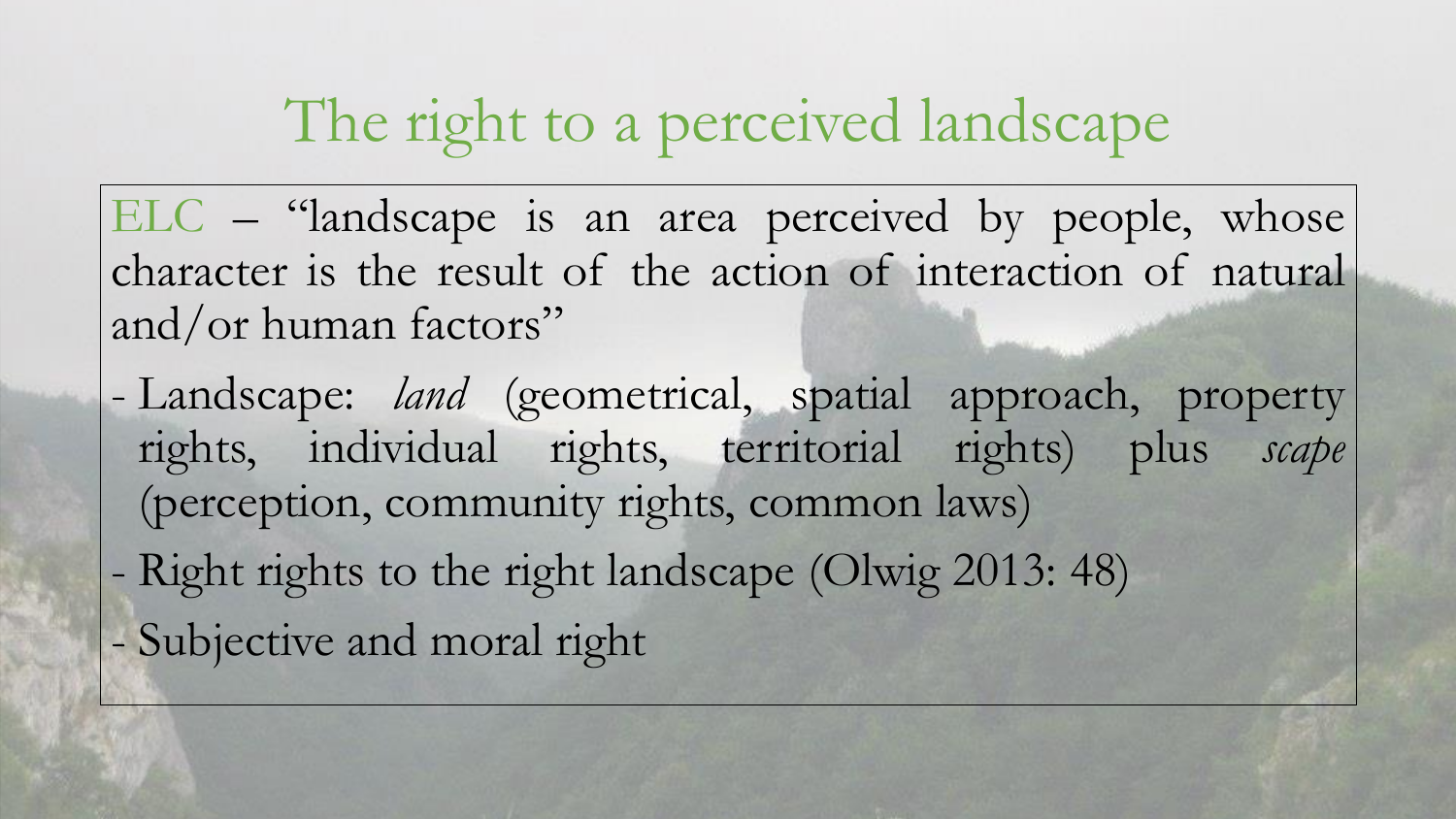# Landscape as a right per se

Ecological domain: reconceptualization of human rights in the context of climate change

-use of Universal declaration of HR as a platform for future rights

- -environmental ethics
- -art. 25 of UN Declaration

-not only right to environment

- "the right to landscape is a new emerging right" (Egoz 2009)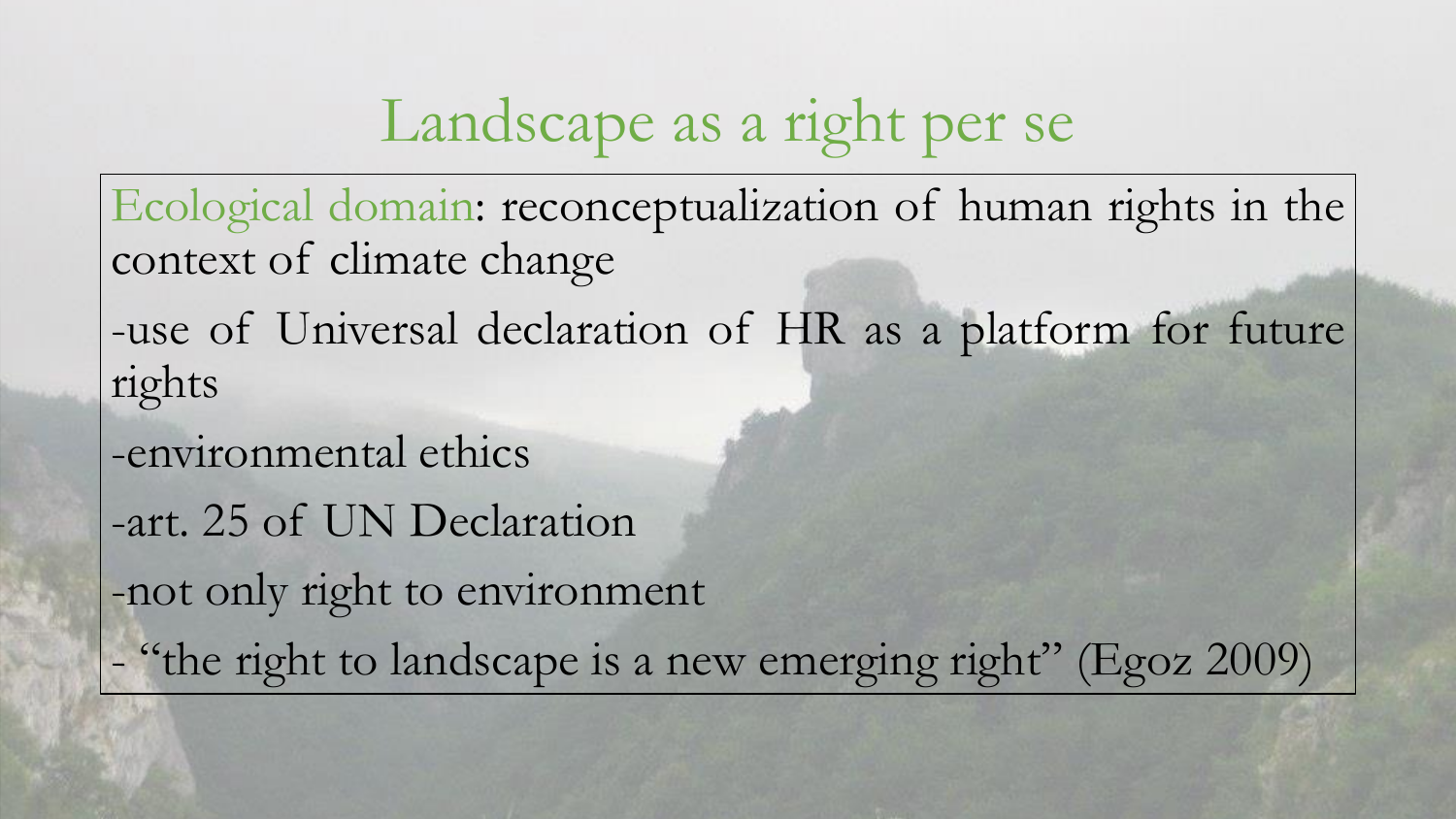# Landscape as a framework for addressing HR

#### Universal safeguard of landscape

-the right to landscape is more complex because it is comprehensive of the environment, of cultural references and meanings.

-landscape could become an important tool to promote social justice (Egoz, Makhzoumi, Pungetti 2013: 4)

- a healthy landscape promotes social cooperation and sharing of resources

-both human rights and landscape are important for survival and for the spiritual, emotional and psychological needs of human beings.

-*landscape as a medium for political arena (or a political value)*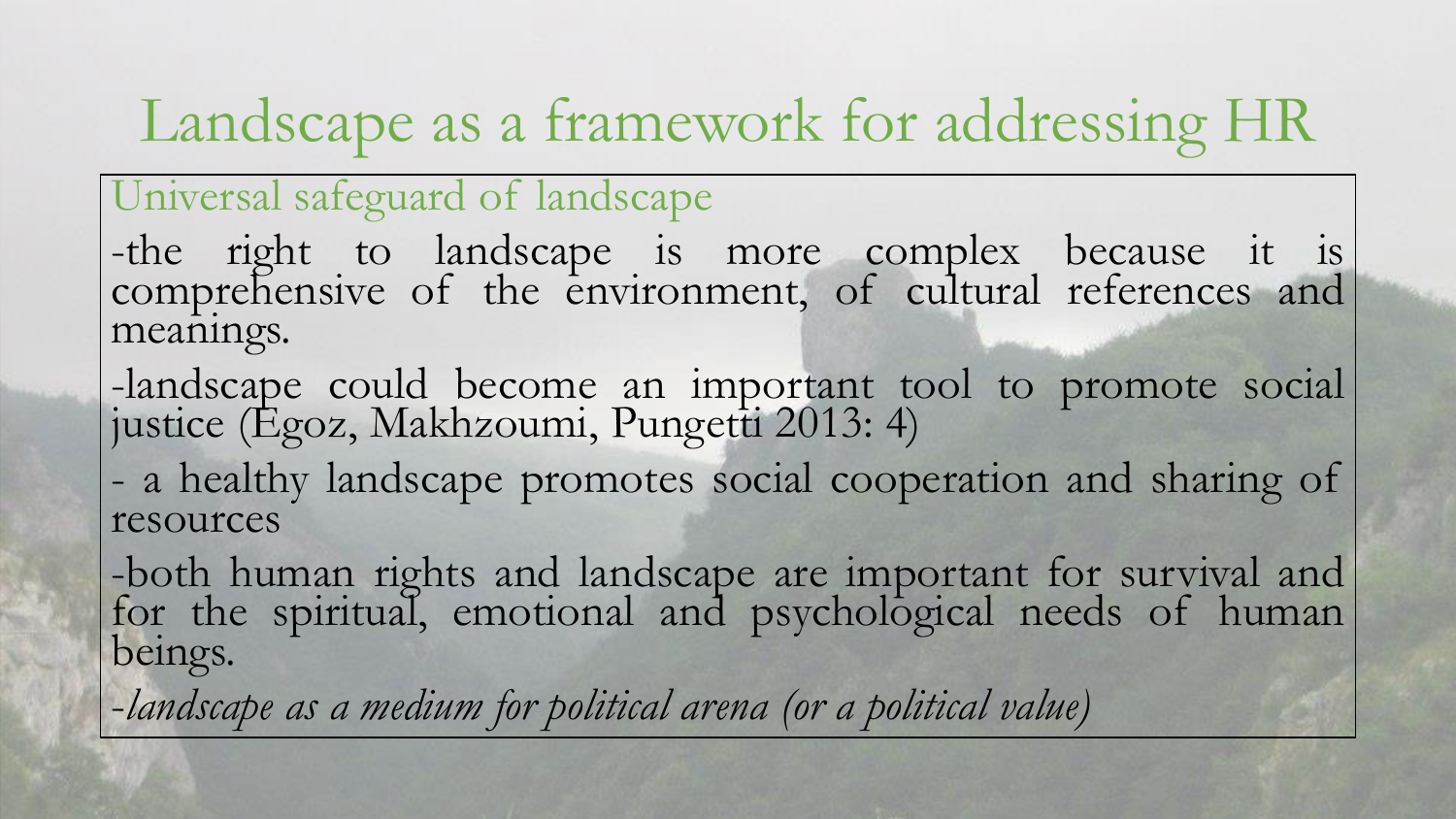**Bollier, D. & Helfrich, S.** (Eds.) (2012). *The wealth of the commons. A world beyond market and state*. Levellers Press, Amherst. Also available at: http://wealthofthecommons.org/home.

**Bollier, D.** (2002). *Silent Tefth. The Private Plunder on our Common Wealth*. Routledge, New York.

Burger, J.; Ostrom E. et al. (2001) Protecting the commons: A Framework for Resource Management in the Americas. Island Press, Washington, D.C.

**Choay, F.** (1999). *L'Allégorie du patrimoine*, Seuil, Paris.

**Egoz, S., Makhzoumi, J., Pungetti, G.** (2013). *The Right to Landscape. Contesting landscape and human right*. Ashgate, Farnham.

Hardin, G. (1968). The Tragedy of the Commons. *Science.* 162 (3859): 1243-1248.

**Harribey, J.-M.** (2011). Le bien commun est une construction sociale. Apports et limites d'Elinor Ostrom. *L'ecomonie politique*. 49(1): 98-112.

**Harvey, D.** (2011) The future of the commons. *Radical History Review*. 109: 101-107.

**Jones, M. & Stenseke, M**. (Editors) (2011). *The European Landscape Convention. Challenges of Participation*. Springer, London.

**Locher, F. (2013).** Les pâturages de la Guerre froide: Garrett Hardin et la «Tragédie des communs». *Revue d'Histoire moderne et contemporaine*. 60 (1): 7-36.

**Menatti, L.** (2014). Landscape as a common good. A philosophical and epistemological analysis. *I quaderni di Careggi. Special Issue: Common goods from a landscape perspective.* 6: 40-42.